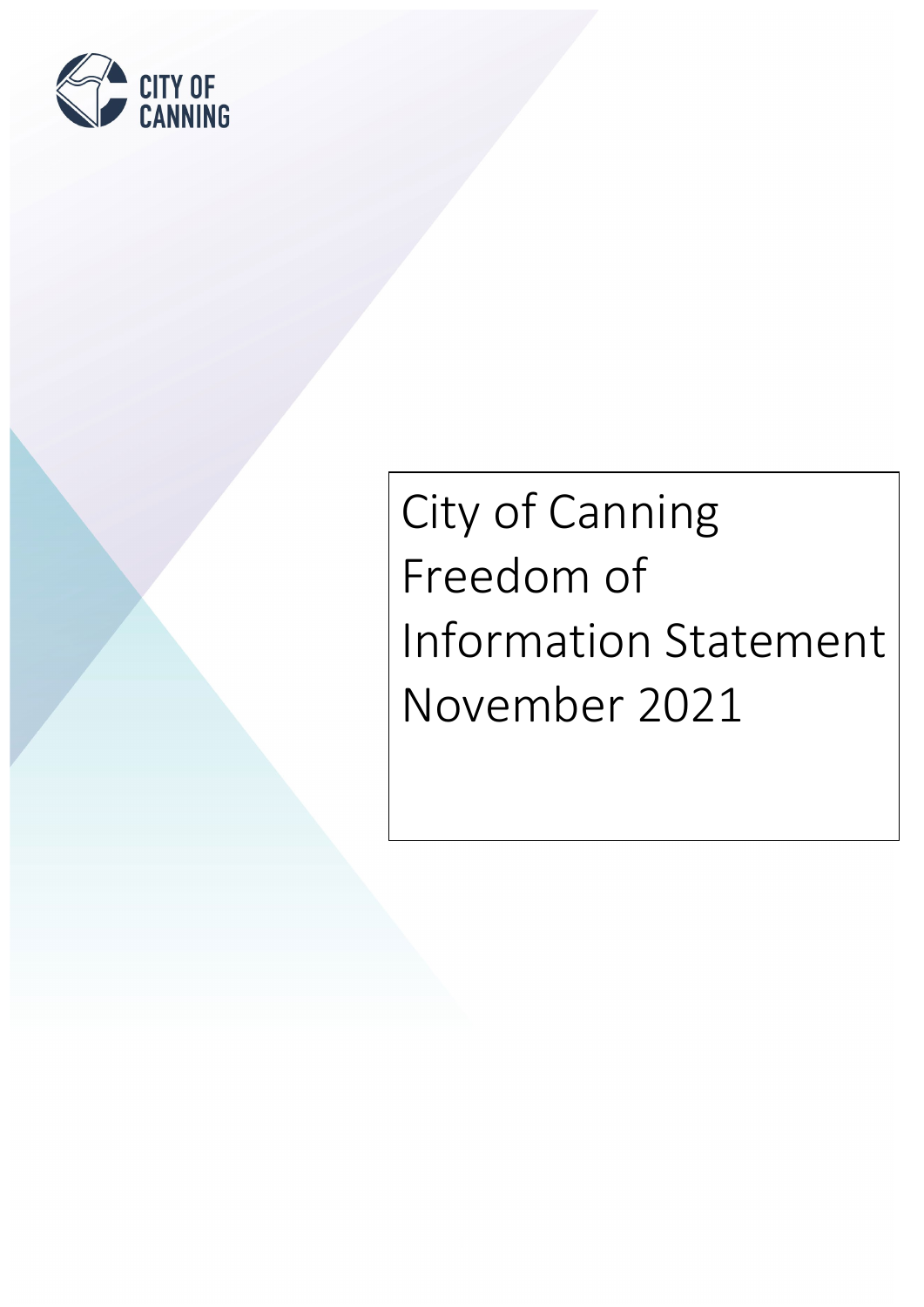## **TABLE OF CONTENTS**

| 2. |     |                                    |   |
|----|-----|------------------------------------|---|
|    | 2.1 |                                    |   |
|    | 2.2 |                                    |   |
|    |     |                                    |   |
|    | 3.1 |                                    |   |
|    | 3.2 |                                    |   |
|    | 3.3 |                                    |   |
|    |     |                                    |   |
|    | 4.1 |                                    |   |
|    | 4.2 | <b>Council Committee Structure</b> | 6 |
|    | 4.3 |                                    |   |
|    | 4.4 |                                    |   |
| 5. |     |                                    |   |
|    |     |                                    |   |
|    | 5.2 |                                    |   |
|    |     |                                    |   |
|    |     |                                    |   |
|    |     |                                    |   |
|    |     |                                    |   |
|    | 5.3 |                                    |   |
|    | 5.4 |                                    |   |
|    | 5.5 |                                    |   |
|    | 5.6 |                                    |   |
|    | 5.7 |                                    |   |
|    |     |                                    |   |
|    | 6.1 |                                    |   |
|    | 6.2 |                                    |   |
|    | 6.3 |                                    |   |
|    |     |                                    |   |
|    | 7.1 |                                    |   |
|    | 7.2 |                                    |   |
|    | 7.3 |                                    |   |
|    | 7.4 |                                    |   |
|    | 7.5 |                                    |   |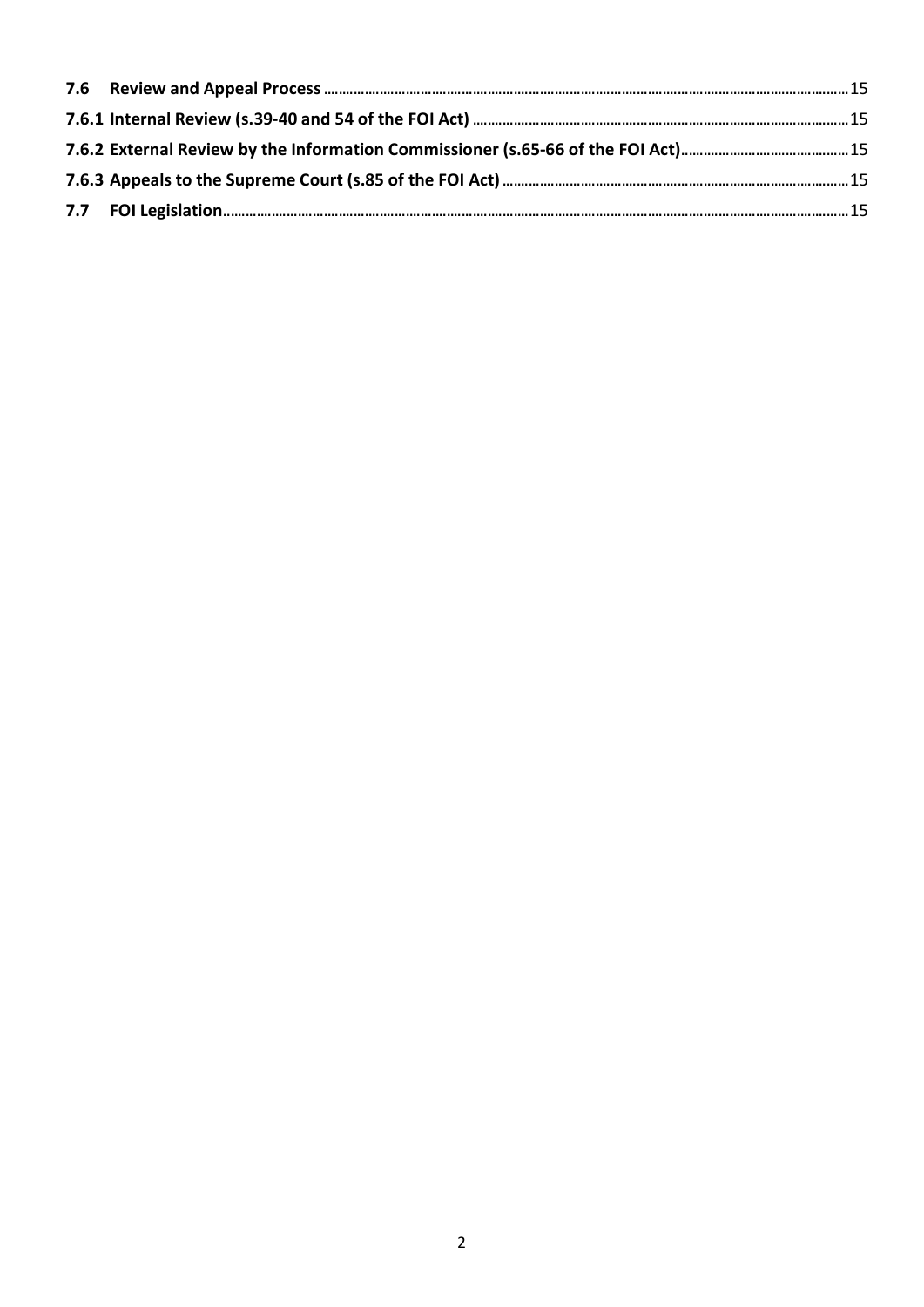## <span id="page-3-0"></span>**1. INTRODUCTION**

The *Freedom of Information Act 1992* Part 5 requires each Government Agency to prepare and publish an Information Statement which clearly outlines to the public, information about its operation with as much detail as possible. The information statement document and any internal manuals must be made available for inspection or purchase by the public if required.

The Information Statement can be prepared as a standalone document or detailed in the Agencies Annual Report.

It is a requirement to review the Information Statement every 12 months and notify the Information Commissioner accordingly.

The Information Statement must set out:

- a) The Agency's Mission Statement.
- b) Details of legislation administered.
- c) Details of the Agency structure.
- d) Details of decision making functions.
- e) Opportunities for public participation in the formulation of policy and performance of Agency functions.
- f) Documents held by the Agency.
- g) The operation of FOI in the Agency.

This document therefore constitutes the City of Canning's Information Statement, copies of which are available from the City's Freedom of Information Coordinator at the City of Canning Administration Centre 1317 Albany Highway, Cannington, Western Australia, 1300 422 664 Monday to Friday or by email at [customer@canning.wa.gov.au](mailto:customer@canning.wa.gov.au) or from the City of Canning website [www.canning.wa.gov.au](http://www.canning.wa.gov.au/)

## <span id="page-3-1"></span>**2. HISTORY AND LOCAL INFORMATION**

#### <span id="page-3-2"></span>**2.1 History**

The Canning area was settled in the early days of the Western Australian colony, with the first land grants being made in 1829. In 1871, the Canning Road District was proclaimed in the *District Roads Act 1871*. The boundary of the district was from the junction of the Canning/Swan Rivers in a northerly direction, to mid-way between Midland and Middle Swan; then in a westerly direction to the lakes; then in a southerly direction to Mount Dale; then in an easterly direction to Roleystone/Kelmscott; then in a north easterly direction to Bull Creek. The district encompassed the existing local authorities of Canning, Victoria Park, Belmont, Gosnells, Kalamunda, Mundaring, South Perth, Canning/Kelmscott and a portion of the Shire of Swan.

To express its philosophy, the new local authority adopted the motto 'Above All Service'.

In 1907, the Canning Road District was abolished and the Queens Park Municipal District and Gosnells Road District were established, with large sections of the original district being transferred to the Belmont and Darling Road Districts. The Queens Park Municipality changed its name on 17 June 1921 to the Canning District Road District. In 1961, with the proclamation of the new *Local Government Act 1960* on 12 July 1961, the Canning Road District became the Shire of Canning. As part of the Centenary of Local Government Celebrations on 25 January 1971, the Shire of Canning became the Town of Canning, with Mr Ernest Clark JP, becoming the first Mayor.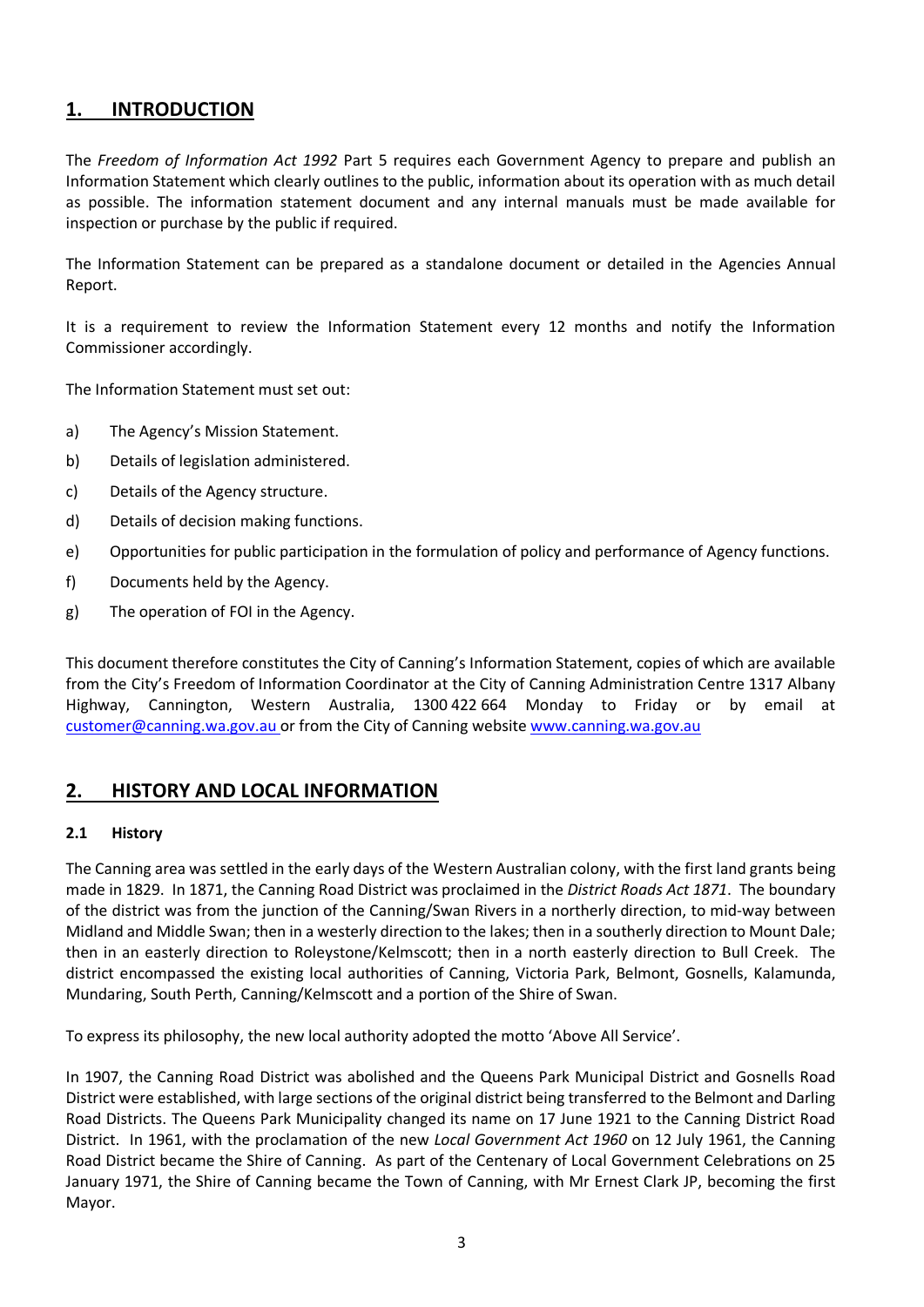On 10 March 1979, as part of Western Australia's 150 Years Anniversary Celebrations, the Town of Canning became the City of Canning.

#### <span id="page-4-0"></span>**2.2 Current Facts**

| Area                                                                                                 | 65.4 square kilometers                                                                              |  |  |  |
|------------------------------------------------------------------------------------------------------|-----------------------------------------------------------------------------------------------------|--|--|--|
| <b>Population</b>                                                                                    | 94,130(estimated)                                                                                   |  |  |  |
| <b>Number of Electors</b>                                                                            | 55,976 (estimated)                                                                                  |  |  |  |
| <b>Residential</b><br>Ratable                                                                        | 34,989                                                                                              |  |  |  |
| <b>Dwellings</b>                                                                                     |                                                                                                     |  |  |  |
| of<br><b>Public</b><br><b>Areas</b>                                                                  | 450 hectares (estimated)                                                                            |  |  |  |
| <b>Parklands</b><br>and                                                                              |                                                                                                     |  |  |  |
| <b>Conservation Reserves</b>                                                                         |                                                                                                     |  |  |  |
| <b>Locality &amp; Suburbs</b>                                                                        | 16                                                                                                  |  |  |  |
| Bentley (part); Cannington; Canning Vale (part); East Cannington; Ferndale; Leeming (part); Lynwood; |                                                                                                     |  |  |  |
|                                                                                                      | Parkwood; Queens Park; Riverton; Rossmoyne; Shelley; St James (part); Welshpool; Willetton; Wilson. |  |  |  |
| <b>Libraries</b>                                                                                     | 4 (Bentley, Cannington, Riverton,                                                                   |  |  |  |
|                                                                                                      | Willetton)                                                                                          |  |  |  |
| <b>Schools</b>                                                                                       | 22 Primary and Pre-Primary Schools, 5                                                               |  |  |  |
|                                                                                                      | High Schools, 5 Colleges, 1 purpose                                                                 |  |  |  |
|                                                                                                      | built school and 3 education support                                                                |  |  |  |
|                                                                                                      | centres                                                                                             |  |  |  |
| <b>Length of Roads</b>                                                                               | 585 kilometers (estimated)                                                                          |  |  |  |
| <b>Rates Revenue</b>                                                                                 | \$118 million (estimated)                                                                           |  |  |  |
| <b>Gross Regional Product</b>                                                                        | \$11.2 billion (estimated)                                                                          |  |  |  |
| <b>Local Events</b>                                                                                  | Canning Show; Australia Day Celebrations; WA Day                                                    |  |  |  |
|                                                                                                      | Celebrations; Canning Art Award; Pioneer's Afternoon                                                |  |  |  |
|                                                                                                      | Tea; Christmas Carol Events; New Year's Day, Anzac Day                                              |  |  |  |
|                                                                                                      | Morning tea, Community Concert and Fireworks; Regular                                               |  |  |  |
|                                                                                                      | Concerts; Worm Farming; The season of kambarang;                                                    |  |  |  |
|                                                                                                      | Insect Walk and Biodiversity events.                                                                |  |  |  |

## <span id="page-4-1"></span>**3. VISION AND OBJECTIVES**

#### <span id="page-4-2"></span>**3.1 Vision Statement and Goals:**

*'Canning, a welcoming and thriving City'.*

#### **Our City: Our Future**

The goals contain aspirations and objectives with performance measures which help to evaluate our progress in realising our vision. Individual business plans have accompanying key performance measures aligned to their services:

- $\triangleright$  CONNECT an inclusive, safe and vibrant community.
- $\triangleright$  GROW natural areas where people and wildlife flourish.
- $\triangleright$  BUILD accessible, pleasing urban spaces that are fit-for purpose.
- $\triangleright$  PROSPER a thriving local economy.
- $\triangleright$  LEAD accountable, responsible and forward-thinking administration.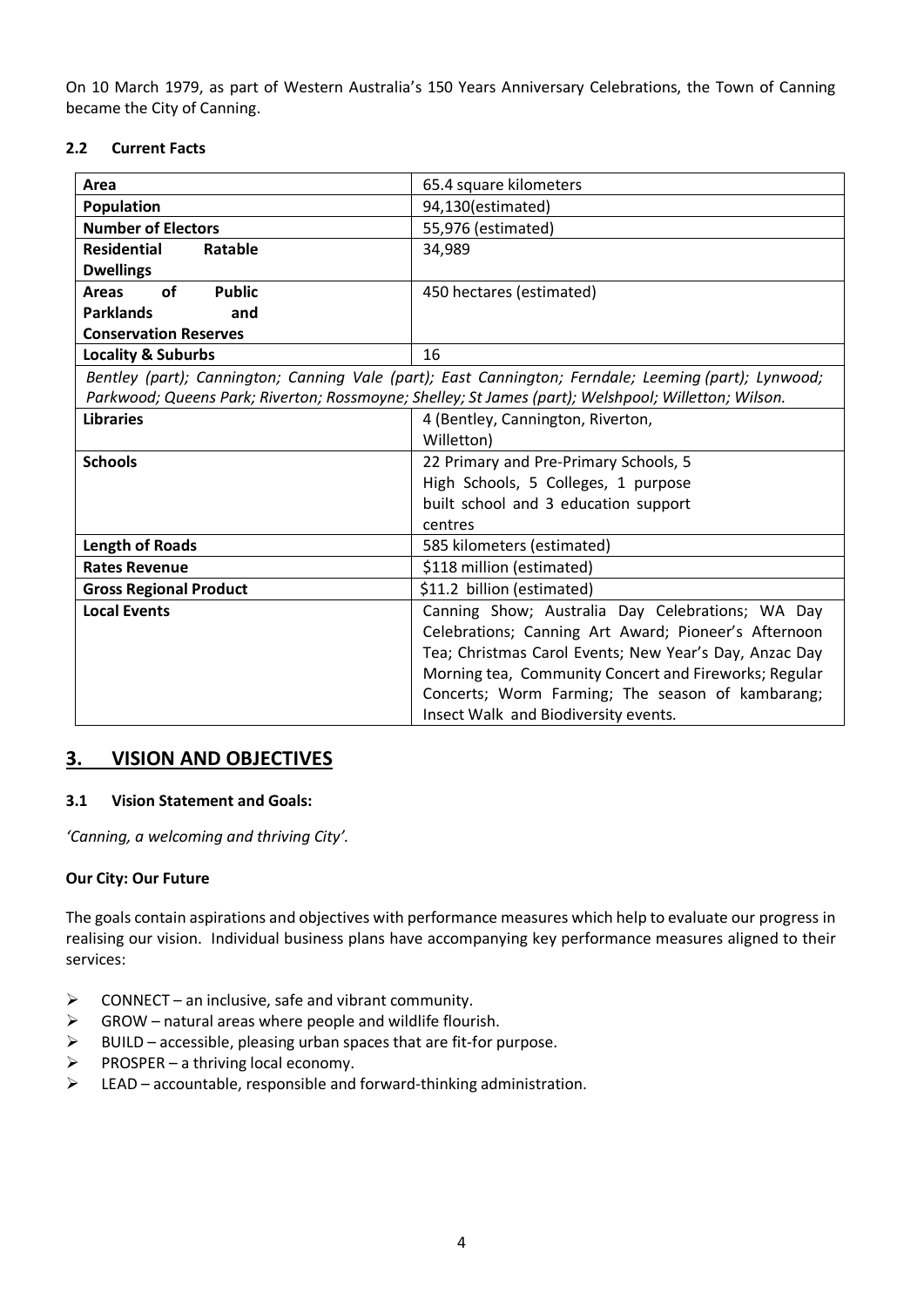#### <span id="page-5-0"></span>**3.2 Our values:**

- $\triangleright$  AUTHENTIC
- RESILIENT
- $\triangleright$  CREATIVE
- $\triangleright$  COLLABORATIVE

#### <span id="page-5-1"></span>**3.3 Objectives**

Specific objectives are detailed within the Council's Strategic Community Plan and supporting Integrated Planning and Reporting documentation.

The majority of the challenges and strategies contained within this Plan are incorporated within the Business Plans for each service unit, and the Annual Performance Reviews relating to every employee of the City to ensure achievement.

The City Balanced Scorecard system measures the output, efficiency and effectiveness of the City in fulfilling its strategic objectives.

## <span id="page-5-2"></span>**4. DECISION MAKING**

#### <span id="page-5-3"></span>**4.1 Council Structure**

The City is a Local Government authority constituted by the *Local Government Act 1995* ('the Act'). This Act and associated regulations set out many of the rules that govern the operations of the Council. In accordance with the Act, Council's role is to:

- $\triangleright$  Direct and control the Local Government's affairs.
- $\triangleright$  Be responsible for the performance of the Local Government's functions.
- $\triangleright$  Oversee the allocation of finances and resources.
- $\triangleright$  Determine Policy.

*The Local Government Act 1995* also grants Council the authority to delegate certain decision making functions to Committees or to the Chief Executive Officer ('CEO'). These delegations are available for inspection at the City's Administration Centre.

The Council is an Elected Body comprising 11 Elected Members, each elected for a four year term and representing one of five wards. The Mayor is elected by electors/residents for a four year term.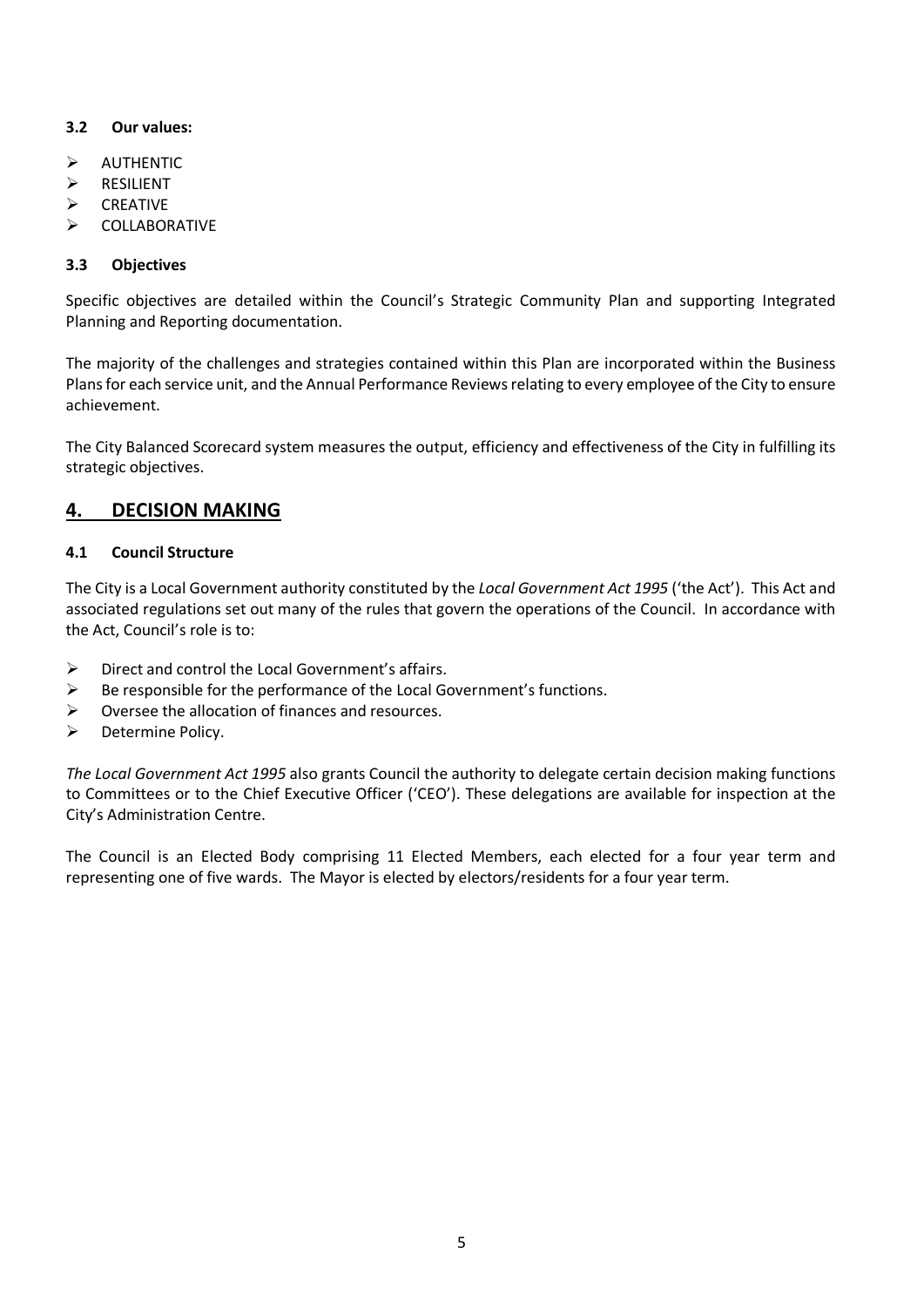<span id="page-6-0"></span>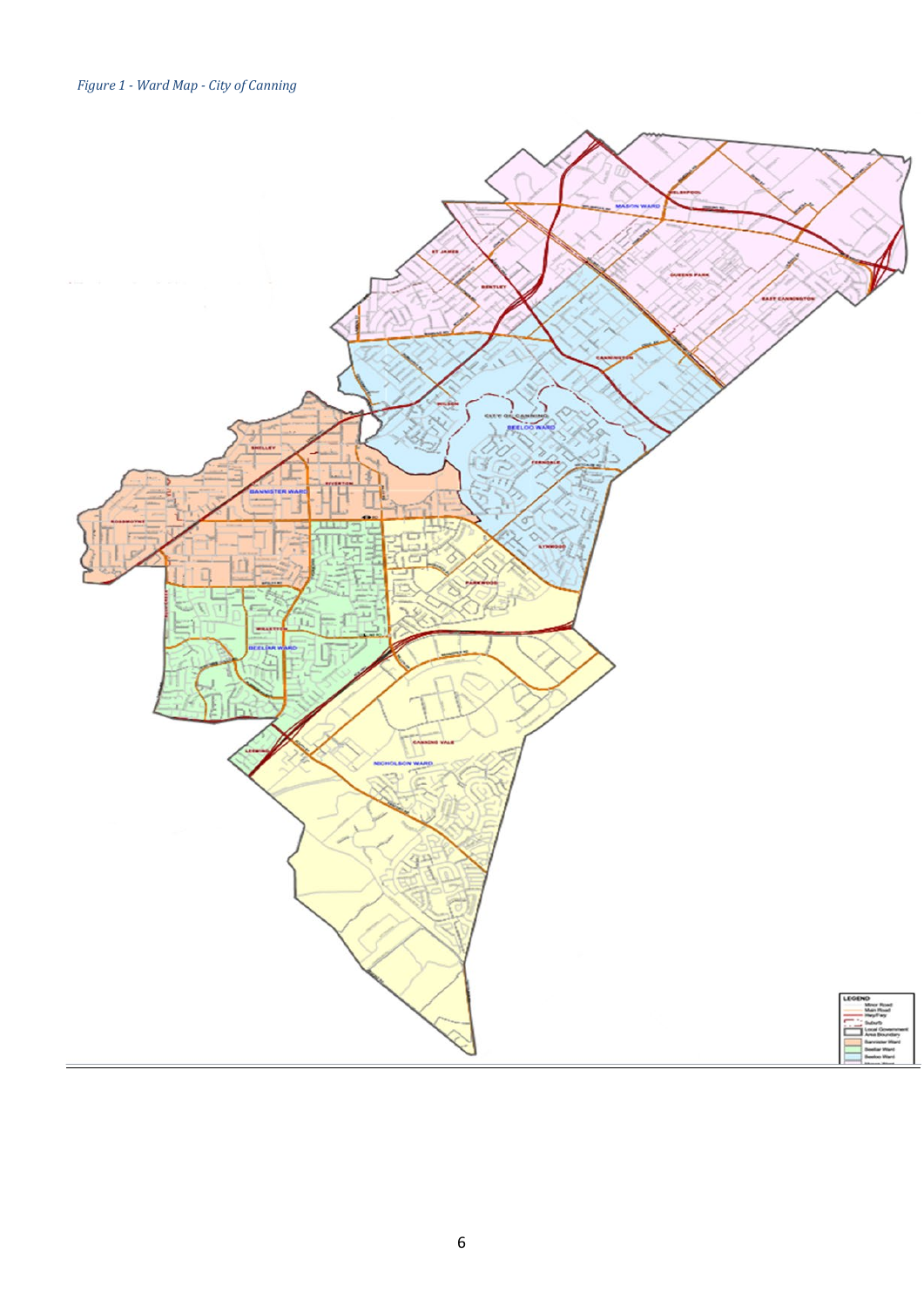#### **4.2 Committees of Council**

#### **Audit and Risk Committee**

The Audit and Risk Committee role, in accordance with Regulation 16 of the *Local Government (Audit) Regulations 1996*, is to provide guidance and assistance to the Local Government regarding:

- a) The matters to be audited;
- b) The scope of audits; and
- c) Financial, risk and compliance management functions as prescribed in the *Local Government Act 1995*; as well as
- d) Other matters specified in the Terms of Reference.

#### **Chief Executive Officer Performance and Salary Review Committee**

The CEO Performance and Salary Review Committee undertakes the probationary and annual performance and salary review of the City's Chief Executive Officer, in accordance with the *Local Government Act 1995* and the *Local Government (Administration) Regulations 1996*.

#### <span id="page-7-0"></span>**4.3 Management Structure**

The CEO reports directly to Council, and advises on matters related to the functions of the *Local Government Act 1995* and any other written law. The CEO also ensures current and relevant information is available to Council to assist them to make informed decisions. In liaison with the Mayor, the CEO may speak on behalf of Council to the community.



The CEO is also responsible for managing the day to day operations of the Local Government, and due to the very broad areas of responsibility, four Directors assist.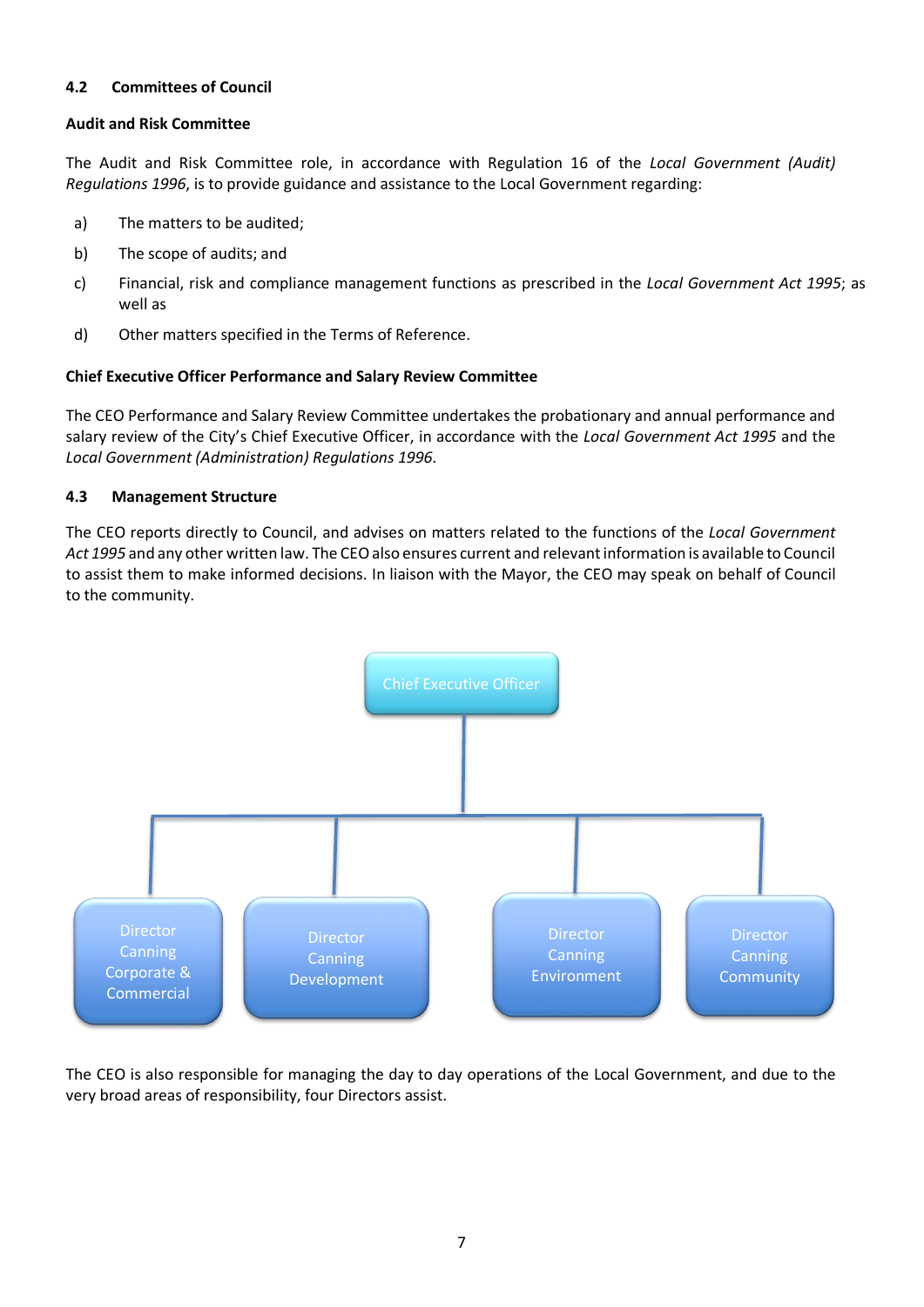## <span id="page-8-0"></span>**4.4 Executive Areas of Responsibility**

|                                            | OFFICE OF THE CHIEF EXECUTIVE OFFICER                           |  |  |  |  |  |
|--------------------------------------------|-----------------------------------------------------------------|--|--|--|--|--|
| Legal Services and General Counsel         | Stakeholder Relations, Customer & Communications                |  |  |  |  |  |
| <b>Civic Functions</b>                     | Councillor Liaison                                              |  |  |  |  |  |
| Leadership and Management                  | <b>Strategic Positioning</b>                                    |  |  |  |  |  |
|                                            | <b>CANNING CORPORATE AND COMMERCIAL</b>                         |  |  |  |  |  |
| <b>CONNECT CANNING</b>                     | <b>BUSINESS CANNING</b>                                         |  |  |  |  |  |
| <b>Business Systems - Digital</b>          | Accounts                                                        |  |  |  |  |  |
| <b>Customer Service</b>                    | Asset Management                                                |  |  |  |  |  |
| <b>Geographic Information Services</b>     | Debt Recovery                                                   |  |  |  |  |  |
| Information and Communication Technology - | Finance                                                         |  |  |  |  |  |
| Digital                                    |                                                                 |  |  |  |  |  |
| <b>Information Management</b>              | Insurance                                                       |  |  |  |  |  |
| <b>Recreation Bookings</b>                 | Leisure Services                                                |  |  |  |  |  |
| <b>Retention and Disposal</b>              | Payroll                                                         |  |  |  |  |  |
|                                            | Rates                                                           |  |  |  |  |  |
| <b>GOVERNANCE</b>                          | Revenue                                                         |  |  |  |  |  |
| Assurance                                  | <b>Special Projects</b>                                         |  |  |  |  |  |
| <b>Contracts and Procurement</b>           |                                                                 |  |  |  |  |  |
| Governance and Compliance                  | <b>Innovation</b>                                               |  |  |  |  |  |
| <b>Risk Management</b>                     | People, Performance & Innovation                                |  |  |  |  |  |
|                                            | Human Resources, Injury Management and Well-being, Learning and |  |  |  |  |  |
|                                            | Development, Organisational Development, Talent                 |  |  |  |  |  |
| <b>LAND UTILISATION</b>                    | <b>ONECOUNCIL</b>                                               |  |  |  |  |  |
| <b>Land Utilisation</b>                    |                                                                 |  |  |  |  |  |
| Tenancy                                    |                                                                 |  |  |  |  |  |
|                                            | <b>CANNING DEVELOPMENT</b>                                      |  |  |  |  |  |
| <b>CLEAN CANNING</b>                       | <b>BUILD CANNING</b>                                            |  |  |  |  |  |
| <b>Fleet Management</b>                    | Design                                                          |  |  |  |  |  |
| <b>Facilities Maintenance</b>              | <b>Contract Management</b>                                      |  |  |  |  |  |
| <b>Building Operations</b>                 | <b>Transport Engineering</b>                                    |  |  |  |  |  |
| <b>Transfer Station</b>                    | <b>Project Construction</b>                                     |  |  |  |  |  |
|                                            | <b>Building services</b>                                        |  |  |  |  |  |
| <b>SAFE CANNING</b>                        |                                                                 |  |  |  |  |  |
| Ranger and Community Services              | <b>HEALTHY CANNING</b>                                          |  |  |  |  |  |
| <b>Emergency Management</b>                |                                                                 |  |  |  |  |  |
|                                            | <b>LIVEABLE CANNING</b>                                         |  |  |  |  |  |
| <b>ORGANISATION STRATEGY AND</b>           | <b>Statutory Planning</b>                                       |  |  |  |  |  |
| <b>PROJECTS</b>                            |                                                                 |  |  |  |  |  |
| <b>Strategic Reporting Timetable</b>       | <b>Strategic Planning</b>                                       |  |  |  |  |  |
| The Canning Standard for Strategies        |                                                                 |  |  |  |  |  |
|                                            | <b>CANNING ENVIRONMENT</b>                                      |  |  |  |  |  |
| <b>PARKS AND PLACE IMPROVEMENT</b>         | TRANSFORM CANNING                                               |  |  |  |  |  |
| <b>CANNING</b>                             | <b>Technical Engineer</b>                                       |  |  |  |  |  |
| Natural Area Management and Conservation   | Strategic Projects Engineer                                     |  |  |  |  |  |
| Landscape Operations                       |                                                                 |  |  |  |  |  |
| Parks Operations                           |                                                                 |  |  |  |  |  |
| Weed and Pest Control                      |                                                                 |  |  |  |  |  |
| Playgrounds and Irrigation<br>Streetscapes |                                                                 |  |  |  |  |  |
| Arboriculture                              |                                                                 |  |  |  |  |  |
| <b>Asset Management</b>                    |                                                                 |  |  |  |  |  |
| Capital Planning and investment            |                                                                 |  |  |  |  |  |
| Enterprise asset management                |                                                                 |  |  |  |  |  |
| <b>Asset Accounting</b>                    |                                                                 |  |  |  |  |  |
|                                            |                                                                 |  |  |  |  |  |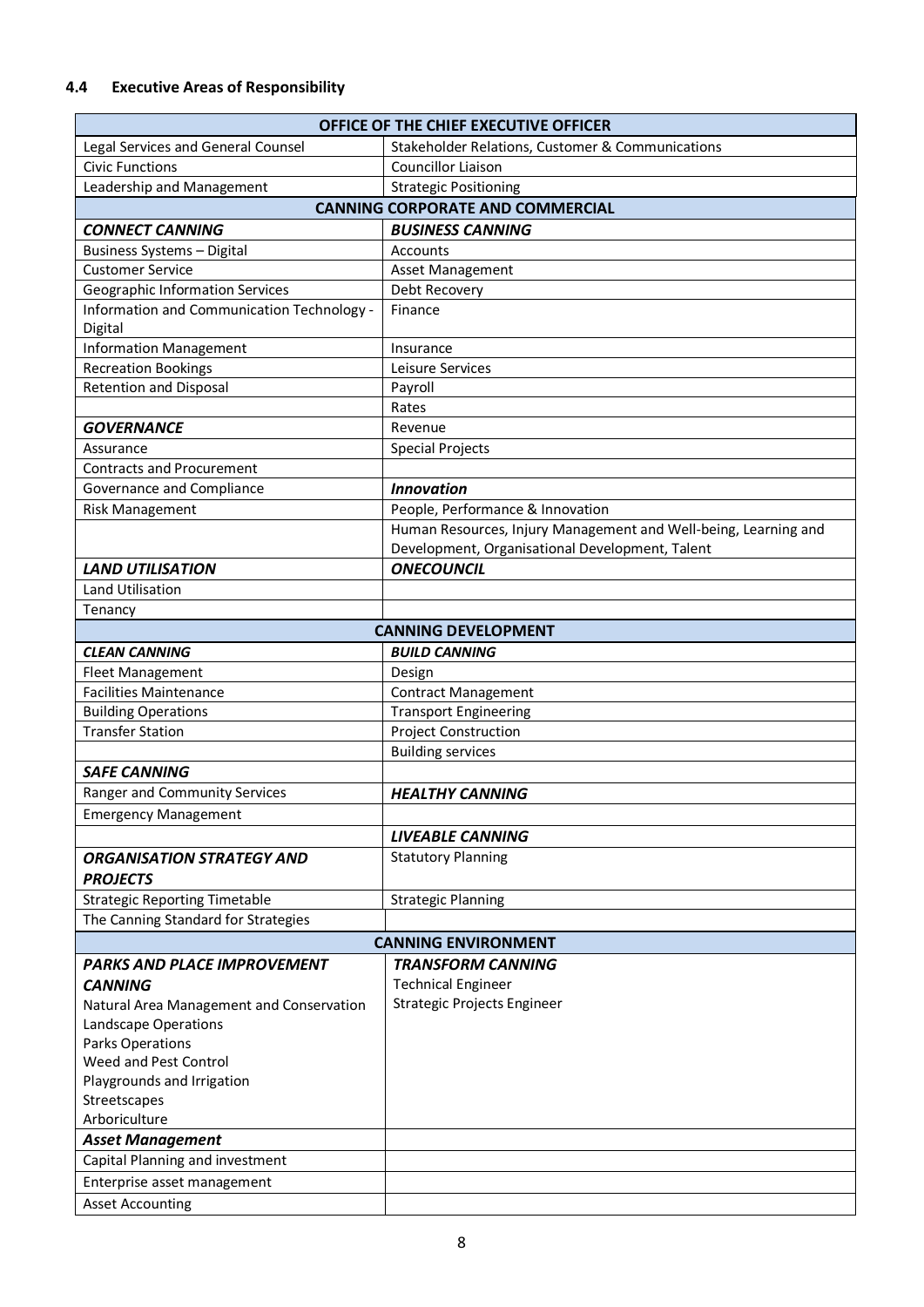| <b>Project Budgeting</b>          |  |  |  |  |  |
|-----------------------------------|--|--|--|--|--|
| Mobile Asset Management           |  |  |  |  |  |
| <b>Strategic Asset Management</b> |  |  |  |  |  |
| <b>CANNING COMMUNITY</b>          |  |  |  |  |  |
| <b>CANNING LODGE</b>              |  |  |  |  |  |
| <b>Aged Care facility</b>         |  |  |  |  |  |
|                                   |  |  |  |  |  |
|                                   |  |  |  |  |  |
|                                   |  |  |  |  |  |
|                                   |  |  |  |  |  |

## <span id="page-9-0"></span>**5. PUBLIC PARTICIPATION**

#### <span id="page-9-1"></span>**5.1 Council Meetings**

The City's Ordinary Council Meetings ('OCMs') occurs monthly and consists of two parts. An Agenda Briefing ('AB') is held on the week before the OCM where Elected Members seek clarification and ask questions on items listed on the OCM Agenda and City Officers' may present information. Both ABs and OCMs are held in the City's Administration Centre. For up to date information about the date and time of meetings please contact the City's Administration Centre on 1300 422 664 or view the City website https://www.canning.wa.gov.au/aboutus/council-business/your-councillors/council-meetings

#### <span id="page-9-2"></span>**5.2 Presenting Issues to Council**

There are a number of options available for the community to present issues to Council for consideration. These options include the following:

#### <span id="page-9-3"></span>**5.2.1 Deputations**

Any persons wishing to make a Deputation shall request approval from the CEO, setting out the subject matter to be raised by the deputation in concise terms, but nevertheless in sufficient detail, to enable the Council to have a general understanding of the purpose of the Deputation. Clause 4.9 of the City of Canning *Standing Orders Local Law 2015* relates.

<span id="page-9-4"></span>Deputations shall consist of two persons who may address the Council for a maximum of 10 minutes.

#### **5.2.2 Public Question Time**

Members of the public are permitted to ask questions at every AB and OCM and Special Council Meetings that are open to the public, however it is preferable for questions to be presented to the Chief Executive Officer in writing, prior to the start of the meeting. Questions at an AB or Special Council meeting must refer to those items on the Agenda for that meeting; however questions at the OCM can be on any matter relating to the City. For further information refer to clause 4.5 City of Canning *Standing Orders Local Law 2015* and Policy AD.02 – Question Time at Council Meetings.

#### <span id="page-9-5"></span>**5.2.3 Petitions**

A Petition may be presented to Council. The subject matter may be on any issue within Council's jurisdiction. Petitions are to be submitted on the petition form or through the City's online ePetition. The Petition Form can be viewed on the City's website https://www.canning.wa.gov.au/about-us/council-business/yourcouncillors/petition. For further information refer to clause 4.7 City of Canning *Standing Orders Local Law 2015*.

#### <span id="page-9-6"></span>**5.2.4 Written Requests**

A member of the public can write to the Council on any issue within Council's jurisdiction.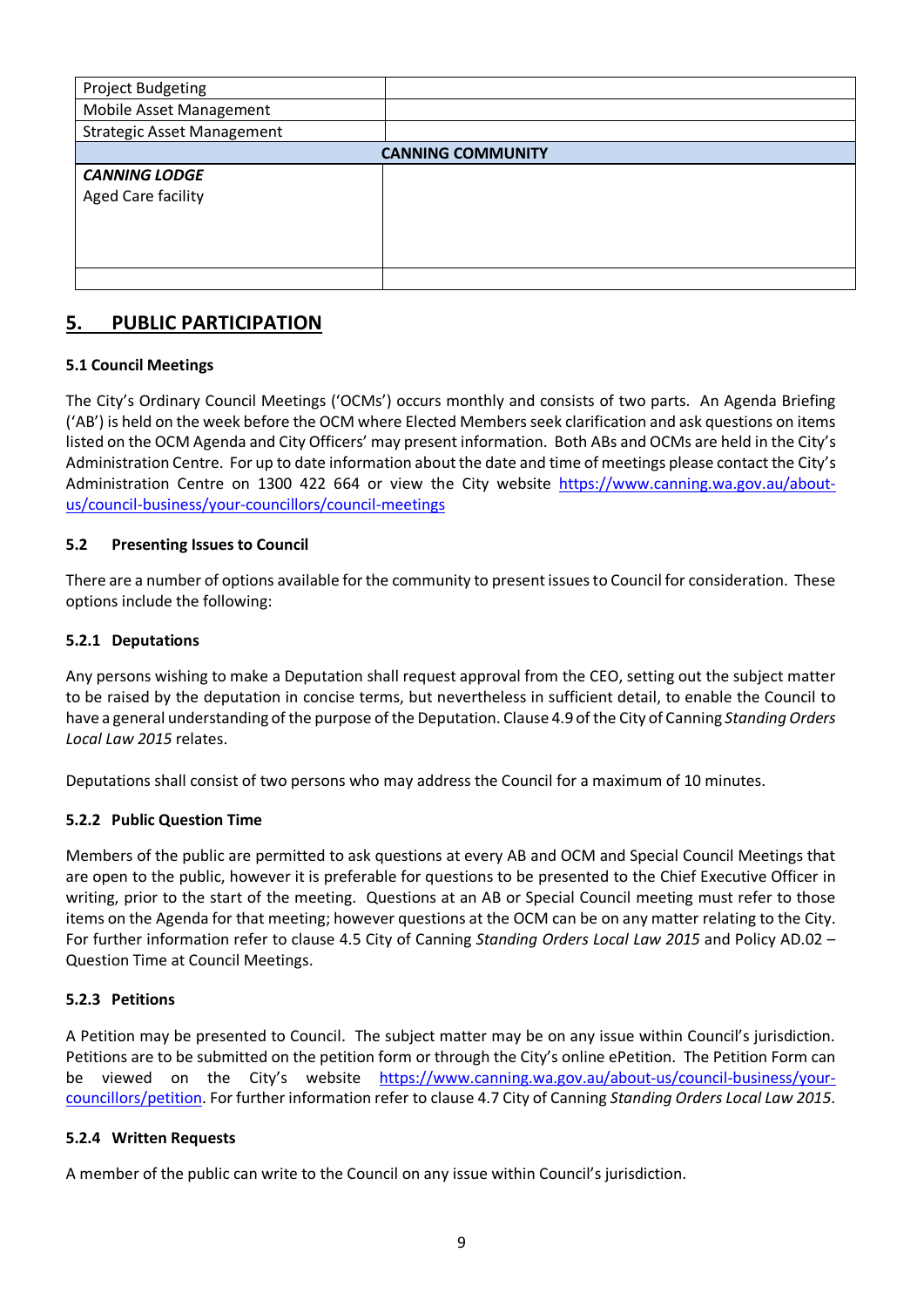#### <span id="page-10-0"></span>**5.3 Elected Members**

Members of the public can contact Elected Membersto discuss any issue relevant to Council. Contact details for Elected Members can be found on the City's website: [https://www.canning.wa.gov.au/about-us/council](https://www.canning.wa.gov.au/about-us/council-business/your-councillors)[business/your-councillors](https://www.canning.wa.gov.au/about-us/council-business/your-councillors)

#### <span id="page-10-1"></span>**5.4 Notice and Advertising**

*The Local Government Act 1995* and other legislation may require the City to provide notice of its intention to take a particular course of action or decision. The City may also advertise certain proposed courses of action or decisions in order to provide the community with an opportunity to comment or object. These advertisements generally appear within the 'West Australian' and the 'Canning Times' newspapers.

#### <span id="page-10-2"></span>**5.5 Community Consultation**

The Council consults with its residents on particular issues that affect their neighbourhood by way of publishing information on its website and social media, advertising in the local papers, calling public meetings, seeking responses to surveys and questionnaires and by attending local community organisation meetings.

#### <span id="page-10-3"></span>**5.6 Committees of Council**

Committees may be appointed to advise the Council on the establishment, management and control of anything for which the Council is responsible and chooses to refer to a Committee. Council has the Audit and Risk Committee to advise Council on auditing and financial matters, and the Chief Executive Officer's Performance Review Committee, responsible for undertaking the annual performance review of the CEO.

#### <span id="page-10-4"></span>**5.7 Electors Meetings**

Each year the City must hold a General Elector's Meeting at which the City's Annual Report is presented. The matters discussed at this meeting are, firstly, the contents of the annual report for the previous financial year, and then any other general business. These meetings are generally held in the City's Function Room, on the ground floor of the Administration Centre.

## <span id="page-10-5"></span>**6. ADMINISTRATION**

#### <span id="page-10-6"></span>**6.1 Legislation binding on the City**

As a Public Body, Council's functions, financial management, day to day operations and the conduct of its Officers are subject to a wide variety of legislation. The following list of legislation provides an overview of the Western Australian Legislation, which Council and its Officers are required to enforce and/or adhere to.

[Agriculture and Related Resources Protection Act 1976](http://www5.austlii.edu.au/au/legis/wa/consol_act/aarrpa1976458/) [Animal Welfare Act 2002](http://www5.austlii.edu.au/au/legis/wa/consol_act/awa2002128/) [Art Gallery Act 1959](http://www5.austlii.edu.au/au/legis/wa/consol_act/aga1959130/) **[Bail Act 1982](http://www5.austlii.edu.au/au/legis/wa/consol_act/ba198241/)** [Biosecurity and Agriculture Management Act 2007](http://www5.austlii.edu.au/au/legis/wa/consol_act/baama2007379/) [Botanic Gardens and Parks Authority Act 1998](http://www5.austlii.edu.au/au/legis/wa/consol_act/bgapaa1998343/) [Building Act 2011](http://www5.austlii.edu.au/au/legis/wa/consol_act/ba201191/) **[Building Services \(Complaint Resolution and](http://www5.austlii.edu.au/au/legis/wa/consol_act/bsraaa2011583/) Services Complaint Resolution and Services (Complaint Resolution and Services (Complaint Resolution and Services (Complaint Resolution and Services (Complaint** 

[Building Services \(Registration\) Act 2011](http://www5.austlii.edu.au/au/legis/wa/consol_act/bsa2011326/) [Bush Fires Act 1954](http://www5.austlii.edu.au/au/legis/wa/consol_act/bfa1954119/) [Caravan Parks and Camping Grounds Act 1995](http://www5.austlii.edu.au/au/legis/wa/consol_act/cpacga1995297/) [Cat Act 2011](http://www5.austlii.edu.au/au/legis/wa/consol_act/ca201142/) [Cemeteries Act 1986](http://www5.austlii.edu.au/au/legis/wa/consol_act/ca1986113/) [Child Care Services Act 2007](http://www5.austlii.edu.au/au/legis/wa/consol_act/ccsa2007167/) [Children and Community Services Act 2004](http://www3.austlii.edu.au/au/legis/wa/consol_act/cacsa2004318/) [Conservation and Land Management Act 1984](http://www5.austlii.edu.au/au/legis/wa/consol_act/calma1984290/) [Constitution Act 1889](http://www5.austlii.edu.au/au/legis/wa/consol_act/ca1889188/)

[Co-operatives Act 2009](http://www5.austlii.edu.au/au/legis/wa/consol_act/ca2009157/) [Coroners Act 1996](http://www5.austlii.edu.au/au/legis/wa/consol_act/ca1996120/) [Corruption and Crime Commission Act 2003](http://www5.austlii.edu.au/au/legis/wa/consol_act/cacca2003338/) [Country Housing Act 1998](http://www5.austlii.edu.au/au/legis/wa/consol_act/cha1998216/)

[Administration\) Act 2011](http://www5.austlii.edu.au/au/legis/wa/consol_act/bsraaa2011583/)

[Civil Judgments Enforcement Act 2004](http://www5.austlii.edu.au/au/legis/wa/consol_act/cjea2004282/) [Community Protection \(Offender Reporting\) Act 2004](http://www5.austlii.edu.au/au/legis/wa/consol_act/cpra2004448/) [Constitution Acts Amendment Act 1899](http://www5.austlii.edu.au/au/legis/wa/consol_act/caaa1899307/) Construction Industry Portable Paid Long Service Leave [Act 1985](http://www5.austlii.edu.au/au/legis/wa/consol_act/cipplsla1985567/) [Contaminated Sites Act 2003](http://www5.austlii.edu.au/au/legis/wa/consol_act/csa2003195/) [Control of Vehicles \(Off-Road Areas\) Act 1978](http://www5.austlii.edu.au/au/legis/wa/consol_act/covaa1978302/)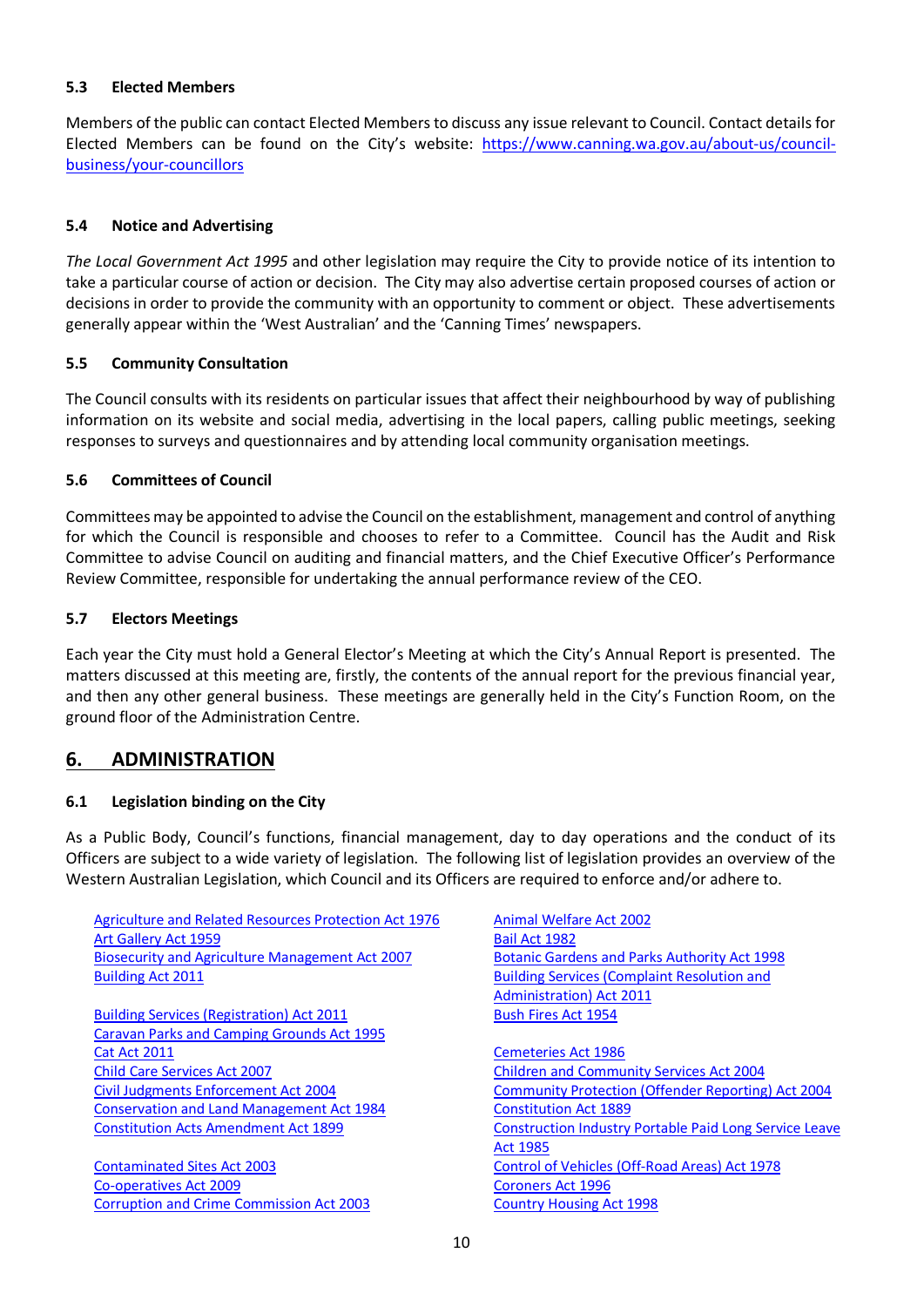[Criminal Code Act Compilation Act 1913](http://www5.austlii.edu.au/au/legis/wa/consol_act/ccaca1913252/) [Criminal Investigation Act 2006](http://www5.austlii.edu.au/au/legis/wa/consol_act/cia2006243/) [Defamation Act 2005](http://www5.austlii.edu.au/au/legis/wa/consol_act/da200599/) [Disability Services Act 1993](http://www5.austlii.edu.au/au/legis/wa/consol_act/dsa1993213/) [Dividing Fences Act 1961](http://www5.austlii.edu.au/au/legis/wa/consol_act/dfa1961137/) [Dog Act 1976](http://www5.austlii.edu.au/au/legis/wa/consol_act/da197644/) [Duties Act 2008](http://www5.austlii.edu.au/au/legis/wa/consol_act/da200893/) [Economic Regulation Authority Act 2003](http://www5.austlii.edu.au/au/legis/wa/consol_act/eraa2003330/) [Electoral Act 1907](http://www5.austlii.edu.au/au/legis/wa/consol_act/ea1907103/) [Electricity Act 1945](http://www5.austlii.edu.au/au/legis/wa/consol_act/ea1945139/) [Electricity Corporations Act 2005](http://www5.austlii.edu.au/au/legis/wa/consol_act/eca2005290/) [Electricity Industry Act 2004](http://www5.austlii.edu.au/au/legis/wa/consol_act/eia2004261/) [Emergency Management Act 2005](http://www5.austlii.edu.au/au/legis/wa/consol_act/ema2005190/) [Energy Coordination Act 1994](http://www5.austlii.edu.au/au/legis/wa/consol_act/eca1994214/) [Energy Operators \(Powers\) Act 1979](http://www5.austlii.edu.au/au/legis/wa/consol_act/eoa1979297/) [Environmental Protection Act 1986](http://www5.austlii.edu.au/au/legis/wa/consol_act/epa1986295/) [Equal Opportunity Act 1984](http://www5.austlii.edu.au/au/legis/wa/consol_act/eoa1984250/) Equal Opportunity Act 1984 [Exotic Diseases of Animals Act 1993](http://www5.austlii.edu.au/au/legis/wa/consol_act/edoaa1993245/) **[Fair Trading Act 1987](http://www5.austlii.edu.au/au/legis/wa/consol_act/fta1987117/)** [Fines, Penalties And Infringement Notices Enforcement Act](http://www5.austlii.edu.au/au/legis/wa/consol_act/fpainea1994484/)  [1994](http://www5.austlii.edu.au/au/legis/wa/consol_act/fpainea1994484/) [Fire Brigades Act 1942](http://www5.austlii.edu.au/au/legis/wa/consol_act/fba1942112/) **[First Home Owner's Grant Act 2000](http://www5.austlii.edu.au/au/legis/wa/consol_act/fhoga2000250/)** [Fluoridation of Public Water Supplies Act 1966](http://www5.austlii.edu.au/au/legis/wa/consol_act/fopwsa1966400/) [Food Act 2008](http://www5.austlii.edu.au/au/legis/wa/consol_act/fa200857/) [Forest Products Act 2000](http://www5.austlii.edu.au/au/legis/wa/consol_act/fpa2000206/) [Freedom of Information Act 1992](http://www5.austlii.edu.au/au/legis/wa/consol_act/foia1992222/) [Fuel, Energy and Power Resources Act 1972](http://www5.austlii.edu.au/au/legis/wa/consol_act/feapra1972331/) [Gaming and Wagering Commission Act 1987](http://www5.austlii.edu.au/au/legis/wa/consol_act/gawca1987277/) [Gas Corporation \(Business Disposal\) Act 1999](http://www5.austlii.edu.au/au/legis/wa/consol_act/gcda1999365/) [Gas Standards Act 1972](http://www5.austlii.edu.au/au/legis/wa/consol_act/gsa1972136/) [Gene Technology Act 2006](http://www5.austlii.edu.au/au/legis/wa/consol_act/gta2006162/) [Government Railways Act 1904](http://www5.austlii.edu.au/au/legis/wa/consol_act/gra1904244/) [Health \(Miscellaneous Provisions\) Act 1911](http://www5.austlii.edu.au/au/legis/wa/consol_act/ha191169/) [Heritage of Western Australia Act 1990](http://www5.austlii.edu.au/au/legis/wa/consol_act/howaa1990295/) [Hospitals and Health Services Act 1927](http://www5.austlii.edu.au/au/legis/wa/consol_act/hahsa1927287/) [Housing Act 1980](http://www5.austlii.edu.au/au/legis/wa/consol_act/ha1980107/) [Industrial Relations Act 1979](http://www5.austlii.edu.au/au/legis/wa/consol_act/ira1979242/) [Industry and Technology Development Act 1998](http://www5.austlii.edu.au/au/legis/wa/consol_act/iatda1998393/) [Jetties Act 1926](http://www5.austlii.edu.au/au/legis/wa/consol_act/ja1926102/) [Land Administration Act 1997](http://www5.austlii.edu.au/au/legis/wa/consol_act/laa1997200/) [Land Tax Assessment Act 2002](http://www5.austlii.edu.au/au/legis/wa/consol_act/ltaa2002214/) [Library Board of Western Australia Act 1951](http://www5.austlii.edu.au/au/legis/wa/consol_act/lbowaa1951343/) [Liquor Control Act 1988](http://www5.austlii.edu.au/au/legis/wa/consol_act/lca1988197/) [Litter Act 1979](http://www5.austlii.edu.au/au/legis/wa/consol_act/la197999/) [Lotteries Commission Act 1990](http://www5.austlii.edu.au/au/legis/wa/consol_act/lca1990254/) Magistrates [Court \(Civil Proceedings\) Act 2004](http://www5.austlii.edu.au/au/legis/wa/consol_act/mcpa2004368/) [Main Roads Act 1930](http://www5.austlii.edu.au/au/legis/wa/consol_act/mra1930106/) [Metropolitan Arterial Drainage Act 1982](http://www5.austlii.edu.au/au/legis/wa/consol_act/mada1982294/) [Metropolitan Redevelopment Authority Act 2011](http://www5.austlii.edu.au/au/legis/wa/consol_act/mraa2011436/) [Motor Vehicle \(Third Party Insurance\) Act 1943](http://www5.austlii.edu.au/au/legis/wa/consol_act/mvp84ia1943359/) [Motor Vehicle Drivers Instructors Act 1963](http://www5.austlii.edu.au/au/legis/wa/consol_act/mvdia1963407/) [Museum Act 1969](http://www5.austlii.edu.au/au/legis/wa/consol_act/ma1969107/) [National Environment Protection Council \(Western](http://www5.austlii.edu.au/au/legis/wa/consol_act/nepcaa1996622/)  [Australia\) Act 1966](http://www5.austlii.edu.au/au/legis/wa/consol_act/nepcaa1996622/) [Occupational Safety and Health Act 1984](http://www5.austlii.edu.au/au/legis/wa/consol_act/osaha1984273/) **[Official Prosecutions \(Accused's Costs\) Act 1973](http://www5.austlii.edu.au/au/legis/wa/consol_act/opca1973374/)** [Parliamentary Commissioner Act 1971](http://www5.austlii.edu.au/au/legis/wa/consol_act/pca1971301/) **Personal Property Securities (Commonwealth Laws) Act** [Planning and Development Act 2005](http://www5.austlii.edu.au/au/legis/wa/consol_act/pada2005236/) [Presbyterian Church Act 1908](http://www5.austlii.edu.au/au/legis/wa/consol_act/pca1908216/) [Professional Standards Act 1997](http://www5.austlii.edu.au/au/legis/wa/consol_act/psa1997249/) [Property Law Act 1969](http://www5.austlii.edu.au/au/legis/wa/consol_act/pla1969179/)

[Public Interest Disclosure Act 2003](http://www5.austlii.edu.au/au/legis/wa/consol_act/pida2003295/) Public Health Act 2016 [Public Works Act 1902](http://www5.austlii.edu.au/au/legis/wa/consol_act/pwa1902159/) **[Public Sector Management Act 1994](http://www5.austlii.edu.au/au/legis/wa/consol_act/psma1994235/)** [Rates and Charges \(Rebates and Deferments\) Act 1992](http://www5.austlii.edu.au/au/legis/wa/consol_act/racada1992327/) [Rail Freight System Act 2000](http://www5.austlii.edu.au/au/legis/wa/consol_act/rfsa2000218/) [Residential Tenancies Act 1987](http://www5.austlii.edu.au/au/legis/wa/consol_act/rta1987207/) **Regional Development Commissions Act 1993** [Rights in Water and Irrigation Act 1914](http://www5.austlii.edu.au/au/legis/wa/consol_act/riwaia1914305/) **[Retail Trading Hours Act 1987](http://www5.austlii.edu.au/au/legis/wa/consol_act/rtha1987222/)** [Royal Agricultural Society Act Amendment Act 1929](http://www5.austlii.edu.au/au/legis/wa/consol_act/rasaaa1929408/) [Road Safety Council Act 2002](http://www5.austlii.edu.au/au/legis/wa/consol_act/rsca2002195/) [Sale of Land Act 1970](http://www5.austlii.edu.au/au/legis/wa/consol_act/sola1970100/) [Salaries and Allowances Act 1975](http://www5.austlii.edu.au/au/legis/wa/consol_act/saaa1975208/) [Stamp Act 1921](http://www5.austlii.edu.au/au/legis/wa/consol_act/sa192185/) [Soil and Land Conservation Act 1945](http://www5.austlii.edu.au/au/legis/wa/consol_act/salca1945258/) [State Records Act 2000](http://www5.austlii.edu.au/au/legis/wa/consol_act/sra2000156/) [Standard Surveys Marks Act 1924](http://www5.austlii.edu.au/au/legis/wa/consol_act/ssma1924255/)  [Strata Titles Act 1985](http://www5.austlii.edu.au/au/legis/wa/consol_act/sta1985173/) Strata Titles Act 1985 [Taxation Administration Act 2003](http://www5.austlii.edu.au/au/legis/wa/consol_act/taa2003269/) [Swan and Canning Rivers Management Act 2006](http://www5.austlii.edu.au/au/legis/wa/consol_act/sacrma2006313/) [Transfer of Land Act 1893](http://www5.austlii.edu.au/au/legis/wa/consol_act/tola1893160/) [Tobacco Products Control Act 2006](http://www5.austlii.edu.au/au/legis/wa/consol_act/tpca2006271/) [Unclaimed Money Act 1990](http://www5.austlii.edu.au/au/legis/wa/consol_act/uma1990161/) [Transport Co-ordination Act 1966](http://www5.austlii.edu.au/au/legis/wa/consol_act/tca1966278/) [Volunteers and Food and Other Donors \(Protection from](http://www5.austlii.edu.au/au/legis/wa/consol_act/vafaodfla2002633/)  [Liability\) Act 2002](http://www5.austlii.edu.au/au/legis/wa/consol_act/vafaodfla2002633/) [Waste Avoidance and Resource Recovery Act 2007](http://www5.austlii.edu.au/au/legis/wa/consol_act/waarra2007364/) [Waste Avoidance and Resource Recovery Act 2007](http://www5.austlii.edu.au/au/legis/wa/consol_act/waarra2007364/) [Water Corporations Act 1995](http://www5.austlii.edu.au/au/legis/wa/consol_act/wca1995234/) [Water Services Act 2012](http://www5.austlii.edu.au/au/legis/wa/consol_act/wsa2012175/) [Waterways Conservation Act 1976](http://www5.austlii.edu.au/au/legis/wa/consol_act/wca1976290/) [Western Australian Land Authority Act 1992](http://www5.austlii.edu.au/au/legis/wa/consol_act/walaa1992379/) [Western Australian Photo Card Act 2014](http://www5.austlii.edu.au/au/legis/wa/consol_act/wapca2014315/) [Western Australian Treasury Corporation Act 1986](http://www5.austlii.edu.au/au/legis/wa/consol_act/watca1986476/) [Wildlife Conservation Act 1950](http://www5.austlii.edu.au/au/legis/wa/consol_act/wca1950236/) [Work Health and Safety Act 2020](http://classic.austlii.edu.au/au/legis/wa/consol_act/whasa2020218/)

[Fire and Emergency Services Act 1998](http://www5.austlii.edu.au/au/legis/wa/consol_act/faesa1998249/)

[National Trust of Australia \(WA\) Act 1964](http://www5.austlii.edu.au/au/legis/wa/consol_act/ntoaa1964326/)

[2011](http://www5.austlii.edu.au/au/legis/wa/consol_act/ppsla2011537/) 

[Valuation of Land Act](http://www5.austlii.edu.au/au/legis/wa/consol_act/vola1978173/) 1978

[Zoological Parks Authority Act 2001](http://www3.austlii.edu.au/au/legis/wa/consol_act/zpaa2001314/) [Workers' Compensation and Injury Management Act](http://www3.austlii.edu.au/au/legis/wa/consol_act/wcaima1981445/)  [1981](http://www3.austlii.edu.au/au/legis/wa/consol_act/wcaima1981445/)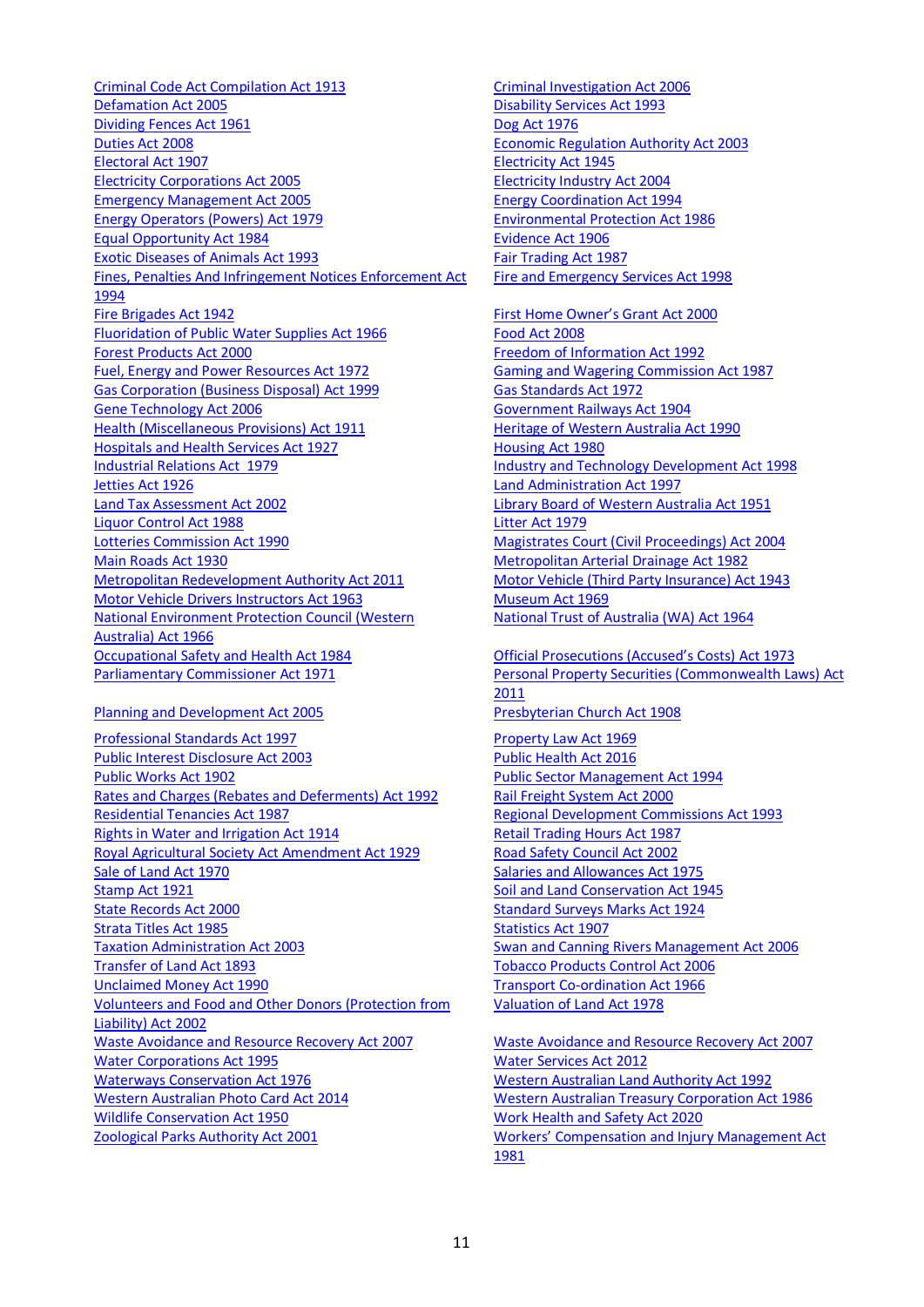#### <span id="page-12-0"></span>**6.2 Local Laws**

The City has the power, under the Act (and other legislation), to make local laws. The City currently has local laws relating to the following activities:

- Animals, Nuisance and Environment
- $\triangleright$  Cat Local Law 2021
- $\triangleright$  Dog Local Law 2021
- **Example 2021** Fencing Local Law 2021
- $\blacktriangleright$  Health Local Law 1998
- Parking Local Law 2010
- $\triangleright$  Standing Orders 2015.
- Waste Local Law 2021

Copies of these local laws are available from the website at https://www.canning.wa.gov.au/about-us/councilbusiness/governance/local-laws or from the City's Administration Centre.

#### <span id="page-12-1"></span>**6.3 Publications**

Section 5.94 and 5.95 of the Act detail the type of documents that a Local Government must make available for inspection and those where restrictions apply. Any member of the public may attend the City's Administration Centre and request to view these documents. Copies can also be provided upon payment of any relevant charges for production.

Types of documents that are generally available for inspection are as follows:

- a) Annual Budget.
- b) Annual Report.
- c) Integrated Planning and Reporting documentation including:
	- i) Strategic Community Plan.
	- ii) Corporate Business Plan.
	- iii) Long Term Financial Plan.
	- iv) Workforce Plan.
	- v) Asset Management Plan.
	- vi) Local Planning Strategy.
	- vii) Risk Management Framework.
	- viii) Digital Strategy.
- d) Code of Ethics.
- e) Code of Conduct.
- f) Policies.
- g) Confirmed and Unconfirmed Minutes of Council and Committee meetings.
- h) Delegations Register.
- i) Electoral Gift Register.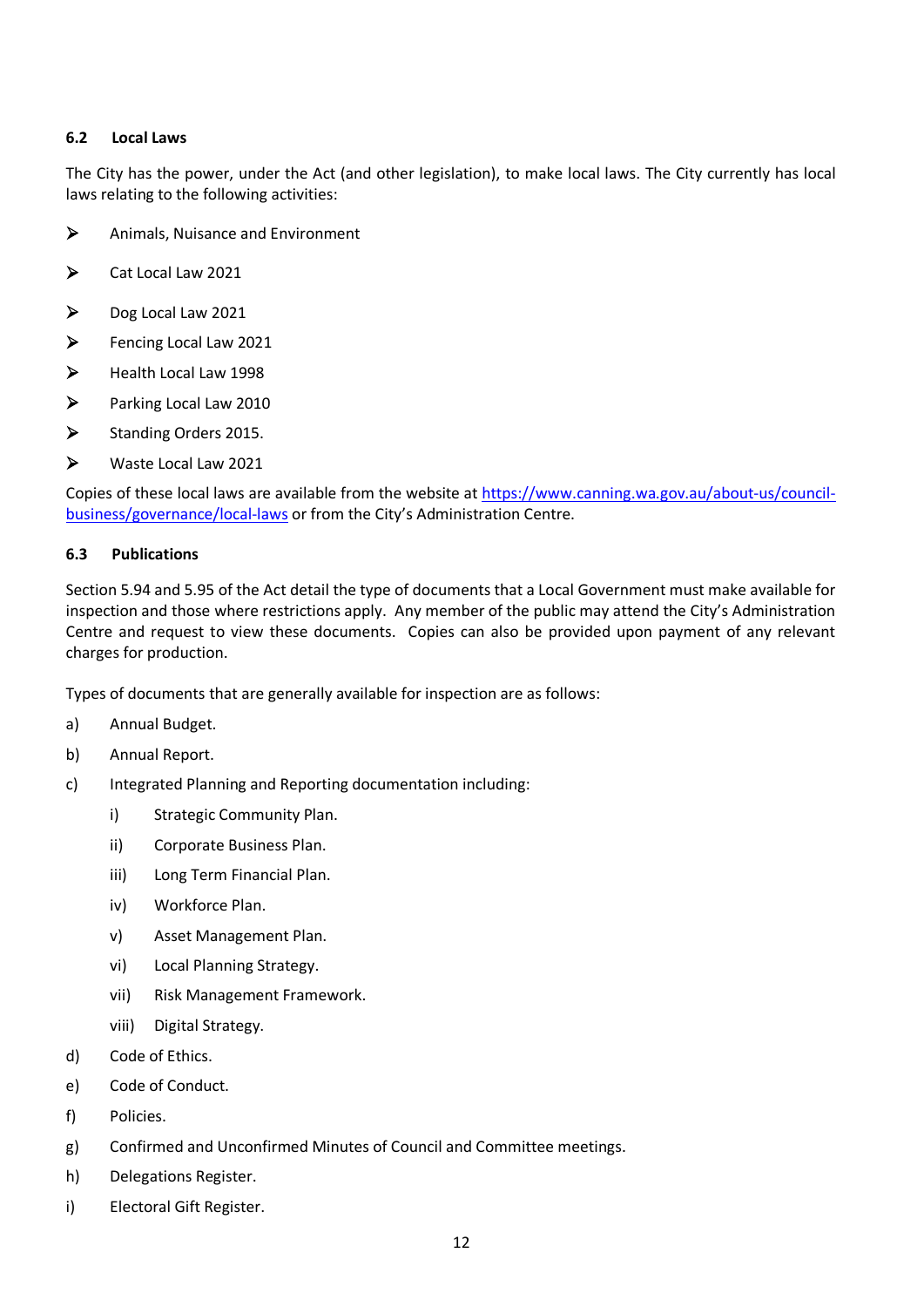- j) Local Laws and proposed Local Laws.
- k) Minutes of Electors' Meetings.
- l) Rates records (Privacy restrictions apply).
- m) Register of Owners and Occupiers and Electoral Rolls.
- n) Regulations made by the Governor.
- o) Report of a review of a Local Law.
- p) Reports presented at Ordinary or Special Council meetings, including attachments, other than reports that are 'Confidential'.
- q) Schedule of Fees and Charges.
- r) Tenders Register.
- s) Gifts Register.

The City also maintains comprehensive records of all of its dealings including correspondence, memoranda, file notes, reports, plans, sketches, maps, diagrams, documents pertaining to the keeping of records, applications, approvals and notices however many of these documents are subject to the *Freedom of Information Act 1992*  ('the FOI Act')*.* 

The City maintains historical documents as part of its 'Local Studies Collection' which is available for viewing at Riverton Library on High Road, Riverton.

## <span id="page-13-0"></span>**7. FREEDOM OF INFORMATION**

#### <span id="page-13-1"></span>**7.1 Operation of Freedom of Information Process**

It is the City's intent to make information available informally wherever possible, however there are circumstances where this is not appropriate. In these instances, the FOI Act gives people the right to formally apply for access to documents held by the City.

Upon application, the City's Freedom of Information Co-coordinator will assist to obtain access to documents at the lowest reasonable cost, and ensure that personal information held is accurate, complete, up to date and not misleading. The right to apply is not affected by any reasons for wishing to obtain access, or the City's belief as to what the reasons are for applying.

The types of documents that may be requested include paper files, computer records, maps, plans, photographs, tape recordings, films, video tapes, electronically stored information and meeting papers.

#### <span id="page-13-2"></span>**7.2 Access and Amendment to Personal Information**

If you find information about you contained in a City document is inaccurate, incomplete and out of date or misleading, then you can apply in writing to the City to amend the information. Access to personal information pertaining only to you is available free of charge.

#### <span id="page-13-3"></span>**7.3 Freedom of Information Applications**

When lodging an application, it is important to note that applications must:

- a) Be in writing.
- b) Give enough information so that the documents requested can be identified.
- c) Give an Australian address to which notices can be sent.
- d) Be lodged at the City with any application fee payable.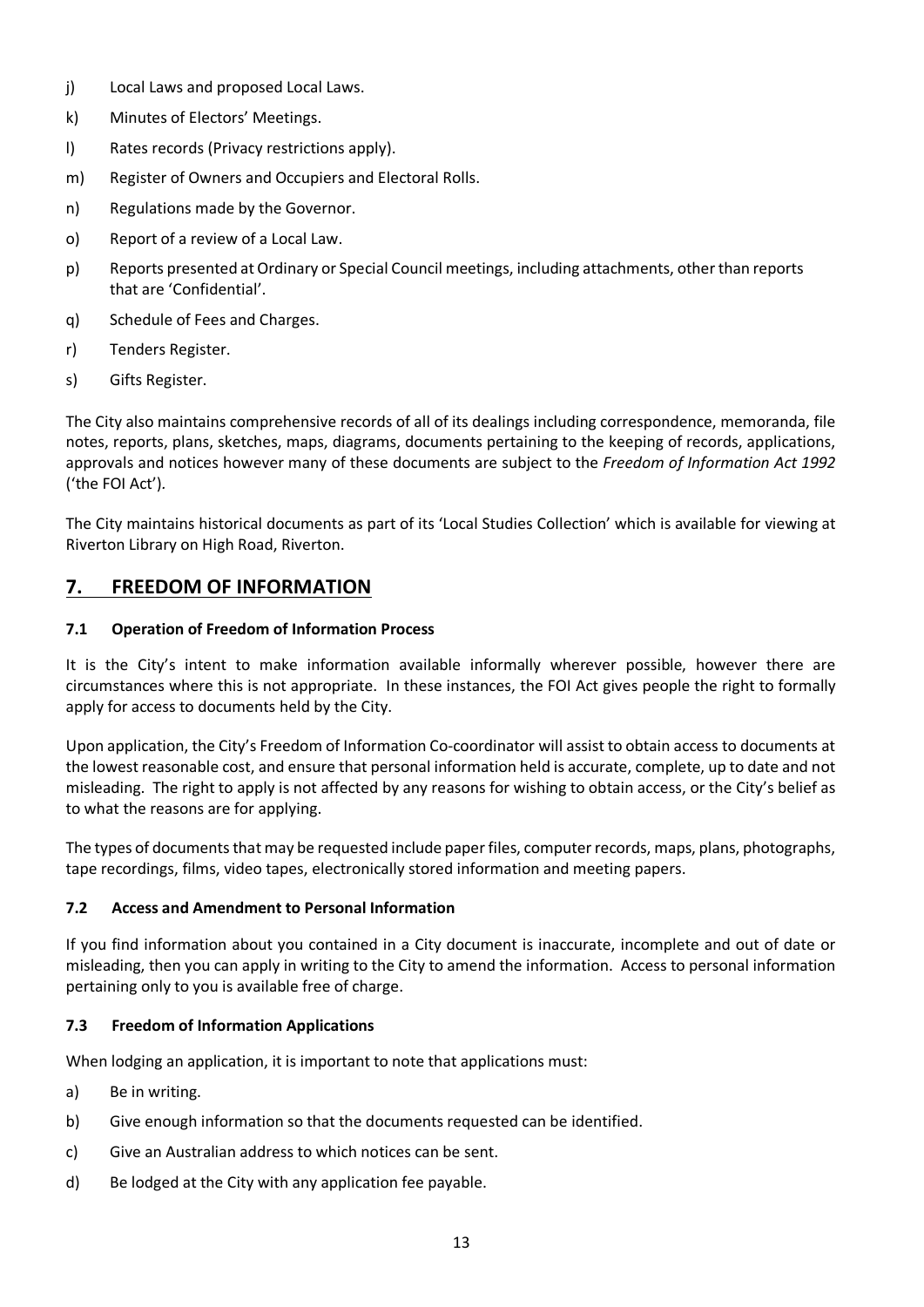Application Forms are available on the City's Website at

https://www.canning.wa.gov.au/CanningWebsite/media/Files/My-City/Governance/Strategic-Documentsand-Policies/Freedom-of-Information-FOI-Application-Form.pdf

Applications and enquiries should be addressed to:

Freedom of Information Coordinator City of Canning Locked Bag 80 Welshpool WA 6986 Telephone: 1300 422 664

#### <span id="page-14-0"></span>**7.4 Freedom of Information Charges**

No fees or charges apply for personal information or amendment of personal information about yourself (eg your medical records; details of employment etc), however applications for other documents (ie which are nonpersonal in nature), require a \$30 application fee to be paid when the application is lodged.

There may also be other charges imposed by the agency as follows:

| <b>Type of Fee</b>                                                 |             |
|--------------------------------------------------------------------|-------------|
| Personal information about the applicant                           | No fee      |
| Application fee (for non-personal information)                     | \$30.00     |
| <b>Type of Charge</b>                                              |             |
| Charge for time dealing with the application per hour or pro rata) | \$30.00     |
| Access time supervised by staff (per hour or pro rata)             | \$30.00     |
| Photocopying staff time (per hour or pro rata)                     | \$30.00     |
| Per photocopy                                                      | \$00.20     |
| Transcribing from tape, film or computer (per hour or pro rata)    | \$30.00     |
| Duplicating a tape, film or computer information                   | Actual cost |
| Delivery, packaging and postage                                    | Actual cost |

#### **Deposits**

| An advance deposit may be required of the estimated charges of:                                 | 25% |
|-------------------------------------------------------------------------------------------------|-----|
| A further advance deposit may be required to meet the charges for dealing with the application: | 75% |
| For financially disadvantaged applicants or those issued with prescribed pensioner concession   |     |
| cards, the charge payable is reduced by:                                                        | 25% |

#### <span id="page-14-1"></span>**7.5 Notice of Decision**

As soon as possible, but in any case within 45 days, you will be provided with a notice of decision which will include details such as:

- a) The date which the decision was made.
- b) The name and the designation of the officer who made the decision.
- c) If the document is an exempt document the reasons for classifying the matter exempt, or the fact that access is given to an edited document.
- d) Information on the right to review and the procedures to be followed to exercise those rights.